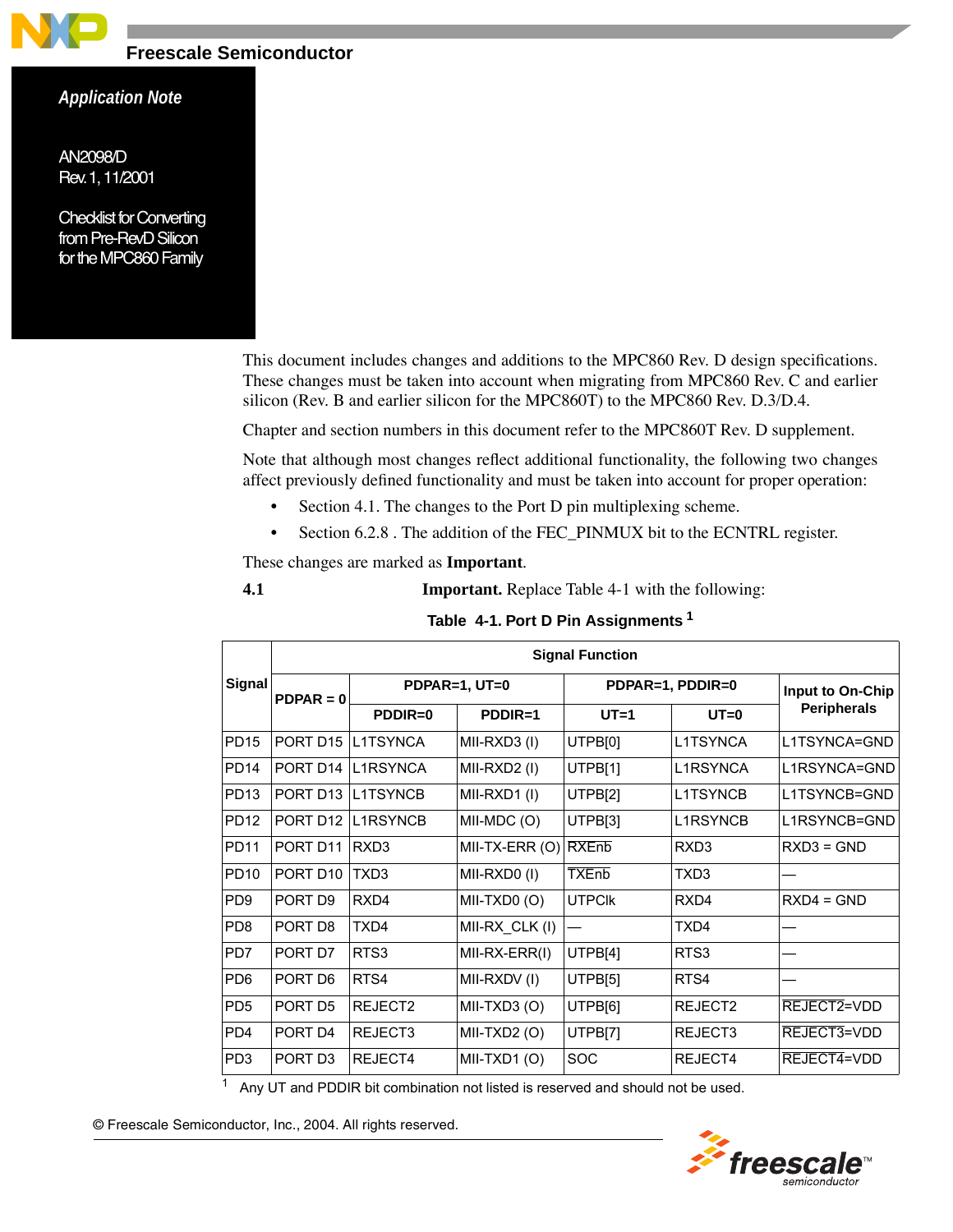

**4.1.2** Important. Add a third step (if MII is used) to enable MII mode as follows: 3. Set ECNTRL[FEC\_PINMUX]; see Section 6.2.8.

**6.2** Add the transmit watermark register to the X\_WMRK at 0xEE4.

**Table 6-1. FEC Parameter RAM Memory Map** 

| <b>Address</b> | <b>Mnemonic</b> | <b>Name</b>                           |
|----------------|-----------------|---------------------------------------|
| 0xE00          | ADDR LOW        | Lower 32-bits of our address          |
| 0xE04          | ADDR HIGH       | Upper 16-bits of our address          |
| 0xE08          | HASH TABLE HIGH | Upper 32-bits of hash table           |
| 0xE0C          | HASH TABLE LOW  | Lower 32-bits of hash table           |
| 0xE10          | R DES START     | Beginning of Recv descriptor ring     |
| 0xE14          | X DES START     | Pointer to beginning of xmit des ring |
| 0xE18          | R BUFF SIZE     | Receive buffer size                   |
| 0xE40          | <b>ECNTRL</b>   | <b>Ethernet Control Register</b>      |
| 0xE44          | <b>IEVENT</b>   | Interrupt Event Register              |
| 0xE48          | <b>IMASK</b>    | Interrupt Mask Register               |
| 0xE4C          | <b>IVEC</b>     | Interrupt Level and Vector Status     |
| 0xE50          | R_DES_ACTIVE    | Receive ring updated ag               |
| 0xE54          | X DES ACTIVE    | Transmit ring updated ag              |
| 0xE80          | MII DATA        | MII data register                     |
| 0xE84          | MII SPEED       | MII Speed Register                    |
| 0xECC          | R BOUND         | End of RAM (read-only)                |
| 0xED0          | R FSTART        | Receive FIFO start address            |
| 0xEE4          | X WMRK          | <b>Transmit Watermark</b>             |
| 0xEEC          | X FSTART        | Transmit FIFO start address           |
| 0xF34          | FUN CODE        | Function code to SDMA                 |
| 0xF44          | R CNTRL         | Receive Control register              |
| 0xF48          | R HASH          | Receive Hash register                 |
| 0xF84          | X CNTRL         | Transmit Control register             |

**6.2.8** Important. Add the ECNTRL[FEC\_PINMUX] bit to Figure 6-8 and Table 6-9.

| <b>BIT</b>   | 0            |    | ⌒  | ◠<br>ັ | 4  | 5  | 6  |    | 8  | 9                    | 10             | 11 | 12 | 13 | 14 | 15 |
|--------------|--------------|----|----|--------|----|----|----|----|----|----------------------|----------------|----|----|----|----|----|
| <b>FIELD</b> | 0            | υ  | 0  | υ      |    |    | 0  |    |    | υ                    | 0              |    | 0  | U  |    | υ  |
| <b>BIT</b>   | 16           | 17 | 18 | 19     | 20 | 21 | 22 | 23 | 24 | 25                   | 26             | 27 | 28 | 29 | 30 | 31 |
| <b>FIELD</b> | <b>SPARE</b> |    |    |        |    |    |    |    |    | <b>FEC</b><br>PINMUX | ETHER EN RESET |    |    |    |    |    |

**Figure 6-8. ECNTRL Register**

For More Information On This Product, Go to: www.freescale.com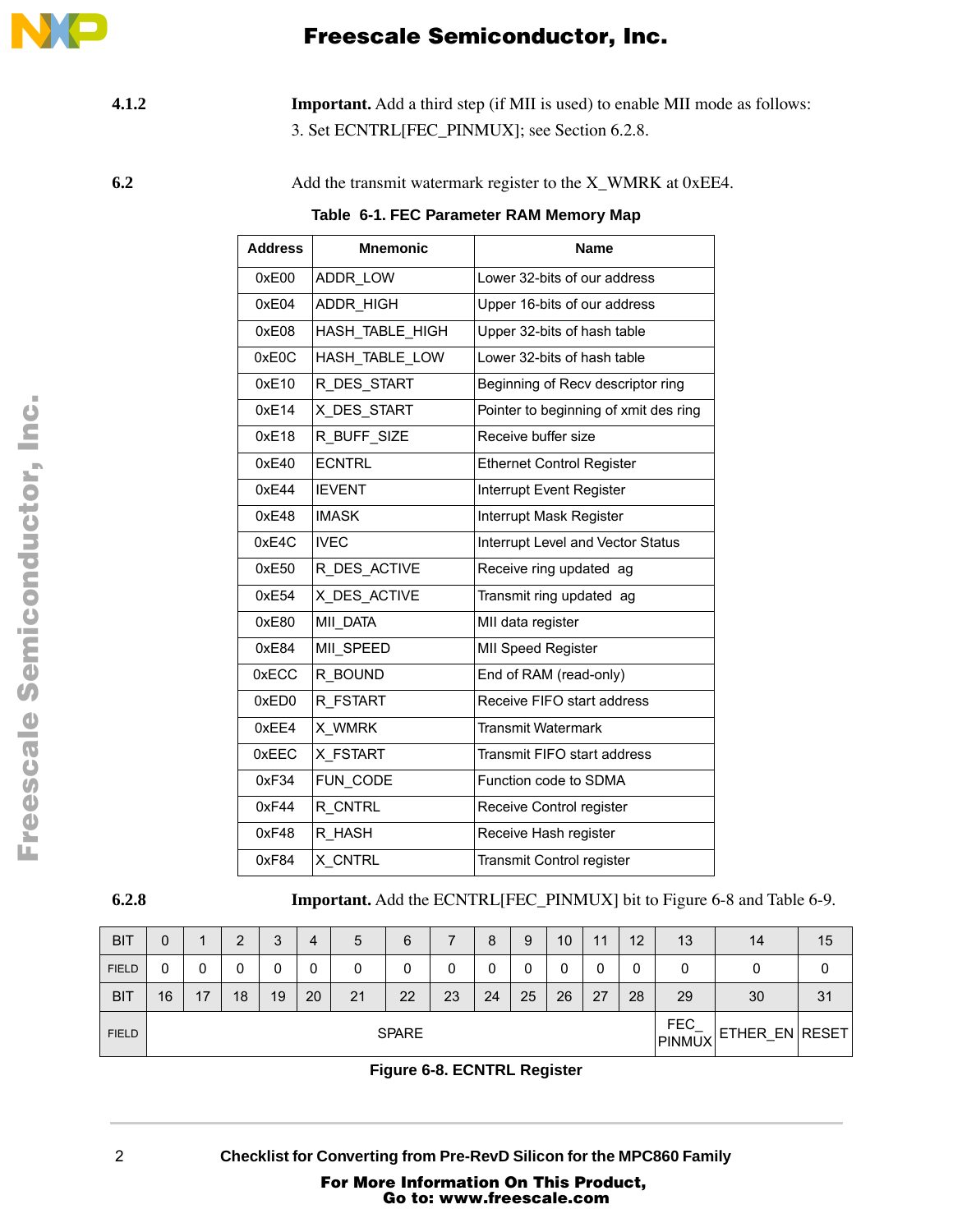

|        | <b>Bits</b> | <b>Name</b>       | <b>Description</b>                                                                                                                                                                                                                                                                                                                                                                                                                                  |
|--------|-------------|-------------------|-----------------------------------------------------------------------------------------------------------------------------------------------------------------------------------------------------------------------------------------------------------------------------------------------------------------------------------------------------------------------------------------------------------------------------------------------------|
|        | 29          | <b>FEC PINMUX</b> | FEC enable. Read/write. The user must set this bit to enable the FEC function in the<br>860 in conjunction with 860 pin muxing control.                                                                                                                                                                                                                                                                                                             |
| 6.2.17 |             |                   | Add a new section here to describe X_WMRK.                                                                                                                                                                                                                                                                                                                                                                                                          |
|        |             |                   | The X_WMRK register, shown in Figure 6-17, is used to control the amount of<br>data required in the transmit FIFO before transmission of a frame can begin. This<br>allows the user to minimize transmit latency $(X_WMRK = 0x)$ or allow larger bus<br>access latency $(X_$ WMRK = 11) due to contention for the system bus. Setting the<br>watermark to a high value lowers the risk of a transmit FIFO underrun due to<br>system bus contention. |

### **Table 6-9. ECNTRL Field Description**

X\_WMRK is zero at reset.

| <b>BIT</b>   | $\Omega$ |                     | $\bigcap$<br>∠ | $\bigcap$ | 4  |    | O  |    | 8      | 9  | 10 |    | 12 | 13 | 14 | 15 |
|--------------|----------|---------------------|----------------|-----------|----|----|----|----|--------|----|----|----|----|----|----|----|
| <b>FIELD</b> |          | 0000 0000 0000 0000 |                |           |    |    |    |    |        |    |    |    |    |    |    |    |
| <b>BIT</b>   | 16       | 17                  | 18             | 19        | 20 | 21 | 22 | 23 | 24     | 25 | 26 | 27 | 28 | 29 | 30 | 31 |
| <b>FIELD</b> |          | 0000 0000 0000 00   |                |           |    |    |    |    | X WMRK |    |    |    |    |    |    |    |

### **Figure 6-17. X\_WMRK Register**

[Table](#page-2-0) 6-19 provides the bit field descriptions for X\_WMRK.

### **Table 6-19. X\_WMRK Field Description**

<span id="page-2-0"></span>

| <b>Bits</b> | <b>Name</b> | <b>Description</b>                                                                                                                                                                                                                                                                                                                                                                                                                  |
|-------------|-------------|-------------------------------------------------------------------------------------------------------------------------------------------------------------------------------------------------------------------------------------------------------------------------------------------------------------------------------------------------------------------------------------------------------------------------------------|
| $0 - 29$    |             | Reserved. Should be written to zero by the host processor.                                                                                                                                                                                                                                                                                                                                                                          |
| $30 - 31$   |             | Transmit FIFO watermark. Read/Write. Frame transmission begins when the number<br>of bytes selected by this eld ha ve been written into the transmit FIFO or if an end of<br>frame has been written to the FIFO or if the FIFO is full before the selected number<br>of bytes have been written.<br>0x64 bytes written to the transmit FIFO<br>10128 bytes written to the transmit FIFO<br>11256 bytes written to the transmit FIFO |

**6.2.20** Update Figure 6-20 and Table 6-22 with bit 27, BC\_REJ.

| <b>BIT</b>   |    |    |    | 3  | 4  | 5  | 6  |    | 8  | 9  | 10 | 11     | 12          | 13       | 14         | 15          |
|--------------|----|----|----|----|----|----|----|----|----|----|----|--------|-------------|----------|------------|-------------|
| <b>FIELD</b> |    | 0  |    |    | 0  | 0  |    |    | 0  |    |    |        |             |          | υ          |             |
| <b>BIT</b>   | 16 | 17 | 18 | 19 | 20 | 21 | 22 | 23 | 24 | 25 | 26 | 27     | 28          | 29       | 30         | 31          |
| <b>FIELD</b> |    | 0  |    |    |    | 0  |    |    | 0  |    |    | BC_REJ | <b>PROM</b> | MII MODE | <b>DRT</b> | <b>LOOP</b> |

## **Figure 6-20. R\_CNTRL Register**

# **Table 6-22. R\_CNTRL Field Description**

| <b>Bits</b> | <b>Name</b> | <b>Description</b>                                                                                                                                                                                                |
|-------------|-------------|-------------------------------------------------------------------------------------------------------------------------------------------------------------------------------------------------------------------|
| 27          | IBC REJ     | Broadcast frame reject. Read/write.<br>If set, frames with DA + 0xFFFF_FFFF_FFFF are rejected unless the PROM bit set. If both<br>[BC REJ and PROM = 1, frames with broadcast DA are accepted and RxBD[M] is set. |

**Checklist for Converting from Pre-RevD Silicon for the MPC860 Family** 3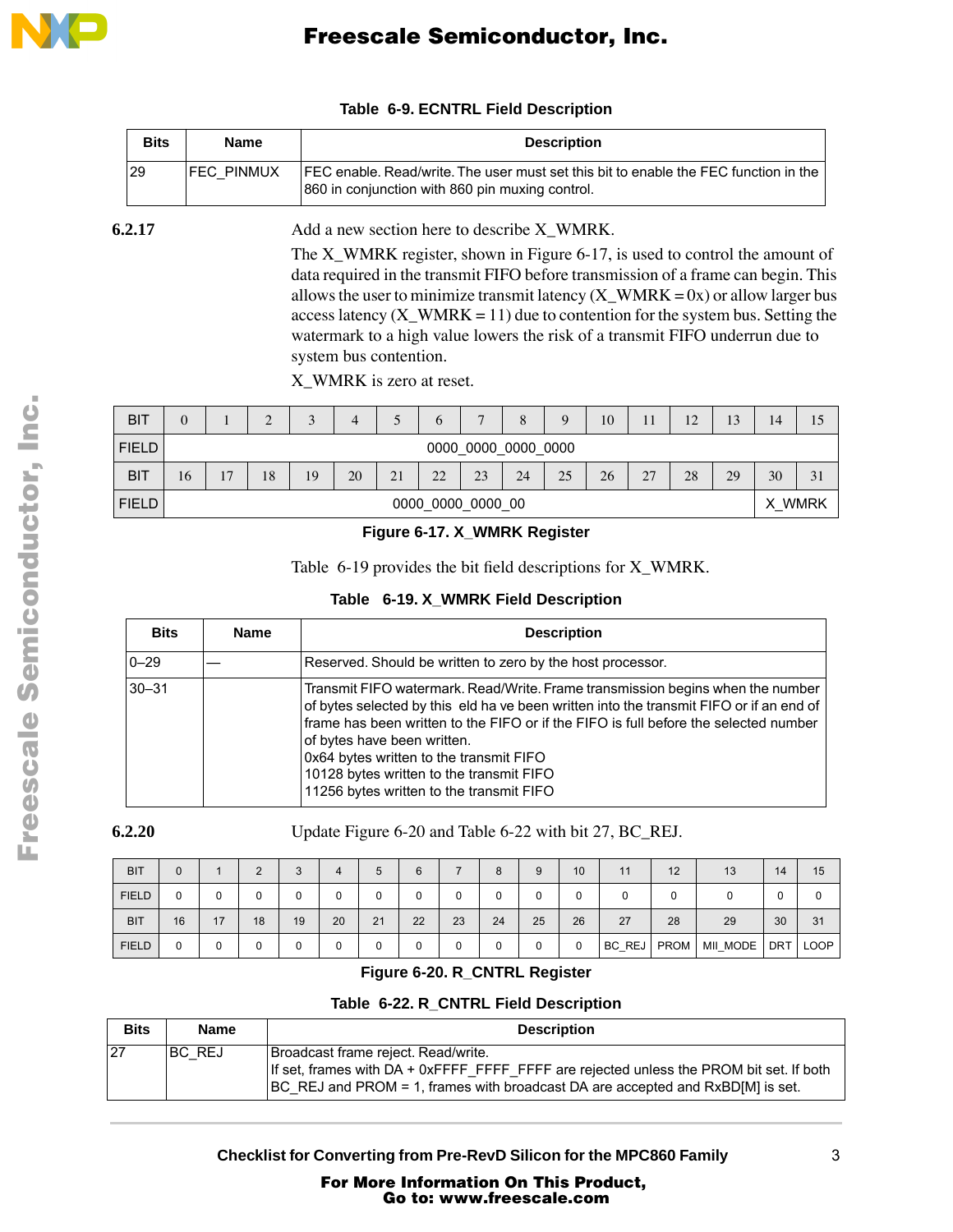

# Freescale Semiconductor, Inc.

| 6.2.21 |                                           |                 |   | following:      |                                          |              |          |                                                                                                                                                                           |           |    |    |           |           |     | In Table 6-23, replace the description of the MAX_FRAME_LENGTH with the                                                                                                                                                                                                                               |                                                                                                                                                                  |
|--------|-------------------------------------------|-----------------|---|-----------------|------------------------------------------|--------------|----------|---------------------------------------------------------------------------------------------------------------------------------------------------------------------------|-----------|----|----|-----------|-----------|-----|-------------------------------------------------------------------------------------------------------------------------------------------------------------------------------------------------------------------------------------------------------------------------------------------------------|------------------------------------------------------------------------------------------------------------------------------------------------------------------|
|        |                                           |                 |   |                 |                                          |              |          | or 1522 (if VLAN tags are supported).                                                                                                                                     |           |    |    |           |           |     | and includes the CRC at the end of the frame. Transmit frames longer than<br>MAX_FRAME_LENGTH cause an BABT interrupt. Receive frames longer than<br>MAX_FRAME_LENGTH cause a BABR interrupt and set the LG bit in the<br>end-of-frame BD. The recommended value to be programmed by the user is 1518 | User read/write field. Resets to decimal 1518. Length is measured starting at DA                                                                                 |
| 6.4.1  |                                           |                 |   |                 | Replace this section with the following: |              |          |                                                                                                                                                                           |           |    |    |           |           |     |                                                                                                                                                                                                                                                                                                       |                                                                                                                                                                  |
|        | Ethernet Receive Buffer Descriptor (RxBD) |                 |   |                 |                                          |              |          |                                                                                                                                                                           |           |    |    |           |           |     |                                                                                                                                                                                                                                                                                                       |                                                                                                                                                                  |
|        |                                           |                 |   |                 |                                          |              |          | the buffer has been accessed by a DMA, the FEC modifies<br>portion of the buffer in the first word. The FEC modifies<br>RxBD[M,BC,MC,LG,NO,SH,CR,TR,OV] only if L is set. |           |    |    |           |           |     | RxBD[E,L,M,BC,MC,LG,NO,SH,CR,OV,TR] and writes the length of the used                                                                                                                                                                                                                                 | The RxBD is shown in Figure 6-23. The first word of the RxBD contains control<br>and status bits. The user initializes RxBD[E,W] and the Rx buffer pointer. When |
|        | 0                                         | 1               | 2 | 3               | 4                                        | 5            | 6        | 7                                                                                                                                                                         | 8         | 9  | 10 | 11        | 12        | 13  | 14                                                                                                                                                                                                                                                                                                    | 15                                                                                                                                                               |
| $+0$   | Е                                         | RO <sub>1</sub> | W | RO <sub>2</sub> | L                                        | $\mathbf{0}$ | $\Omega$ | M                                                                                                                                                                         | <b>BC</b> | MC | LG | <b>NO</b> | <b>SH</b> | CR. | OV                                                                                                                                                                                                                                                                                                    | TR                                                                                                                                                               |
| $+2$   |                                           |                 |   |                 |                                          |              |          | <b>DATA LENGTH</b>                                                                                                                                                        |           |    |    |           |           |     |                                                                                                                                                                                                                                                                                                       |                                                                                                                                                                  |
| $+4$   |                                           |                 |   |                 |                                          |              |          | <b>RX BUFFER POINTER A[0-15]</b>                                                                                                                                          |           |    |    |           |           |     |                                                                                                                                                                                                                                                                                                       |                                                                                                                                                                  |

+6 **RX BUFFER POINTER A[16–31]**

**Figure 6-23. Receive Buffer Descriptor (RxBD)**

The RxBD format is shown in Table 6-27.

|  |  |  |  |  |  | Table 6-27. Receive Buffer Descriptor (RxBD) Field Description |  |
|--|--|--|--|--|--|----------------------------------------------------------------|--|
|--|--|--|--|--|--|----------------------------------------------------------------|--|

| <b>Bits</b> | <b>Name</b>     | <b>Description</b>                                                                                                                                                                                                                                                                                                                                                                    |
|-------------|-----------------|---------------------------------------------------------------------------------------------------------------------------------------------------------------------------------------------------------------------------------------------------------------------------------------------------------------------------------------------------------------------------------------|
| $\Omega$    | F.              | Empty. Written by the FEC and user. Note that if the software driver sets RxBD[E], it should then<br>write to R DES ACTIVE.<br>0 The buffer associated with this BD is lled with receiv ed data, or reception was aborted due<br>to an error. The status and length elds ha ve been updated as required.<br>The buffer associated with this BD is empty, or reception is in progress. |
| 1           | RO <sub>1</sub> | Receive software ownership bit. Software use. This read/write bit is modi ed by hardware and<br>does not affect hardware.                                                                                                                                                                                                                                                             |
| 2           | W               | Wrap, written by user.<br>0 The next BD is found in the consecutive location<br>1 The next BD is found at the location de ned in RAM.R DES START.                                                                                                                                                                                                                                     |
| 3           | RO <sub>2</sub> | Receive software ownership bit. Software use. This read/write bit is not modi ed by hardware<br>and does not affect hardware.                                                                                                                                                                                                                                                         |
| 4           |                 | Last in frame, written by FEC.<br>0 The buffer is not the last in a frame.<br>1 The buffer is the last in a frame.                                                                                                                                                                                                                                                                    |
| $5 - 6$     |                 | Reserved.                                                                                                                                                                                                                                                                                                                                                                             |

4 **Checklist for Converting from Pre-RevD Silicon for the MPC860 Family**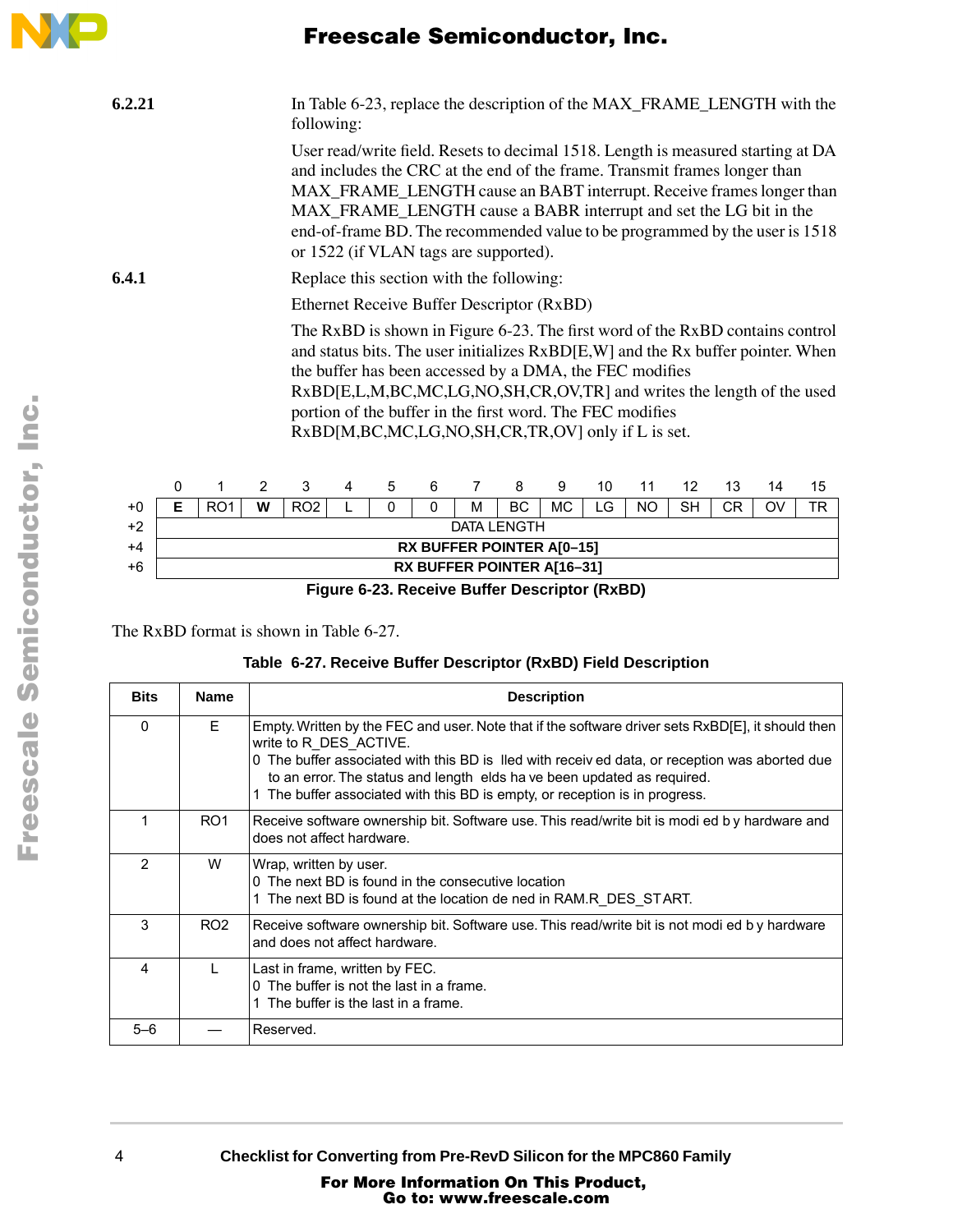

| <b>Bits</b>    | <b>Name</b>    | <b>Description</b>                                                                                                                                                                                                                                                                                                                                                                                                                                                                                     |
|----------------|----------------|--------------------------------------------------------------------------------------------------------------------------------------------------------------------------------------------------------------------------------------------------------------------------------------------------------------------------------------------------------------------------------------------------------------------------------------------------------------------------------------------------------|
| $\overline{7}$ | M              | Miss, written by FEC.Set by the FEC for frames that were accepted in promiscuous mode but<br>were agged as a miss $b y$ the internal address recognition. Thus, while promiscuous mode is<br>being used, the user can use the M bit to quickly determine whether the frame was destined to<br>this station. This bit is valid only if both the L bit and PROM bit are set.<br>0 The frame was received because of an address recognition hit.<br>1 The frame was received because of promiscuous mode. |
| 8              | BC.            | Set if the DA is broadcast.                                                                                                                                                                                                                                                                                                                                                                                                                                                                            |
| 9              | <b>MC</b>      | Set if the DA is multicast and not broadcast.                                                                                                                                                                                                                                                                                                                                                                                                                                                          |
| 10             | LG.            | Rx frame length violation, written by FEC. The frame length exceeds the value of<br>MAX_FRAME_LENGTH in the bytes. The hardware truncates frames exceeding 2047 bytes so<br>as not to over o w receive buffers This bit is valid only if the L bit is set. (Note that the rst re vision<br>of the MPC860T (mask #H56S) must not be given frames in excess of 2047 as it will not truncate<br>frames.)                                                                                                  |
| 11             | <b>NO</b>      | Rx nonoctet-aligned frame, written by FEC. A frame that contained a number of bits not divisible<br>by 8 was received and the CRC check that occurred at the preceding byte boundary generated<br>an error. NO is valid only if the L bit is set. If this bit is set the CR bit is not set.                                                                                                                                                                                                            |
| 12             | <b>SH</b>      | Short frame, written by FEC. A frame length that was less than the minimum de ned for this<br>channel was recognized.Note that the MPC860T does not support SH, which is always zero.                                                                                                                                                                                                                                                                                                                  |
| 13             | <b>CR</b>      | Rx CRC error, written by FEC. This frame contains a CRC error and is an integral number of<br>octets in length. This bit is valid only if the L bit is set.                                                                                                                                                                                                                                                                                                                                            |
| 14             | OV             | Overrun, written by FEC. A receive FIFO overrun occurred during frame reception. If OV = 1, the<br>other status bits, M, LG, NO, SH, CR, and CL lose their normal meaning and are cleared. This<br>bit is valid only if the L bit is set.                                                                                                                                                                                                                                                              |
| 15             | <b>TR</b>      | Truncate. Set if the receive frame is truncated ( $\geq 2$ Kbytes).                                                                                                                                                                                                                                                                                                                                                                                                                                    |
| Offset+2       | Data<br>length | Data length, written by FEC. Data length is the number of octets written by the FEC into this BD's<br>buffer if $L = 0$ (the value = R_BUFF_SIZE), or the length of the frame including CRC if $L = 1$ . It<br>is written by the FEC once as the BD is closed.                                                                                                                                                                                                                                         |
| Offset+4       | pointer        | Rx buffer Rx buffer pointer A[0-31], written by user. The receive buffer pointer, which always points to the<br>rst location of the associated b uffer, must always be a multiple of 16. The buffer must reside in<br>memory external to the FEC.                                                                                                                                                                                                                                                      |

For any changes in the device errata, refer to the following documentation:

*MPC860 Device Errata Summary* (MPC860ERRSUM)

*MPC860 Family Device Errat*a (MPC860ERREF)

Also refer to the following PCNs:

*MPC855, MPC860 Product Change Notice—Transition to 860/855* (PCN 5808)

These documents are available for download from:

http://e-www.freescale.com

# **NOTE**

Please note the new added errata effecting only rev D.x G10; restriction of open collector pull up. RAM microcode may need to be recompiled.

**Checklist for Converting from Pre-RevD Silicon for the MPC860 Family** 5

For More Information On This Product, Go to: www.freescale.com